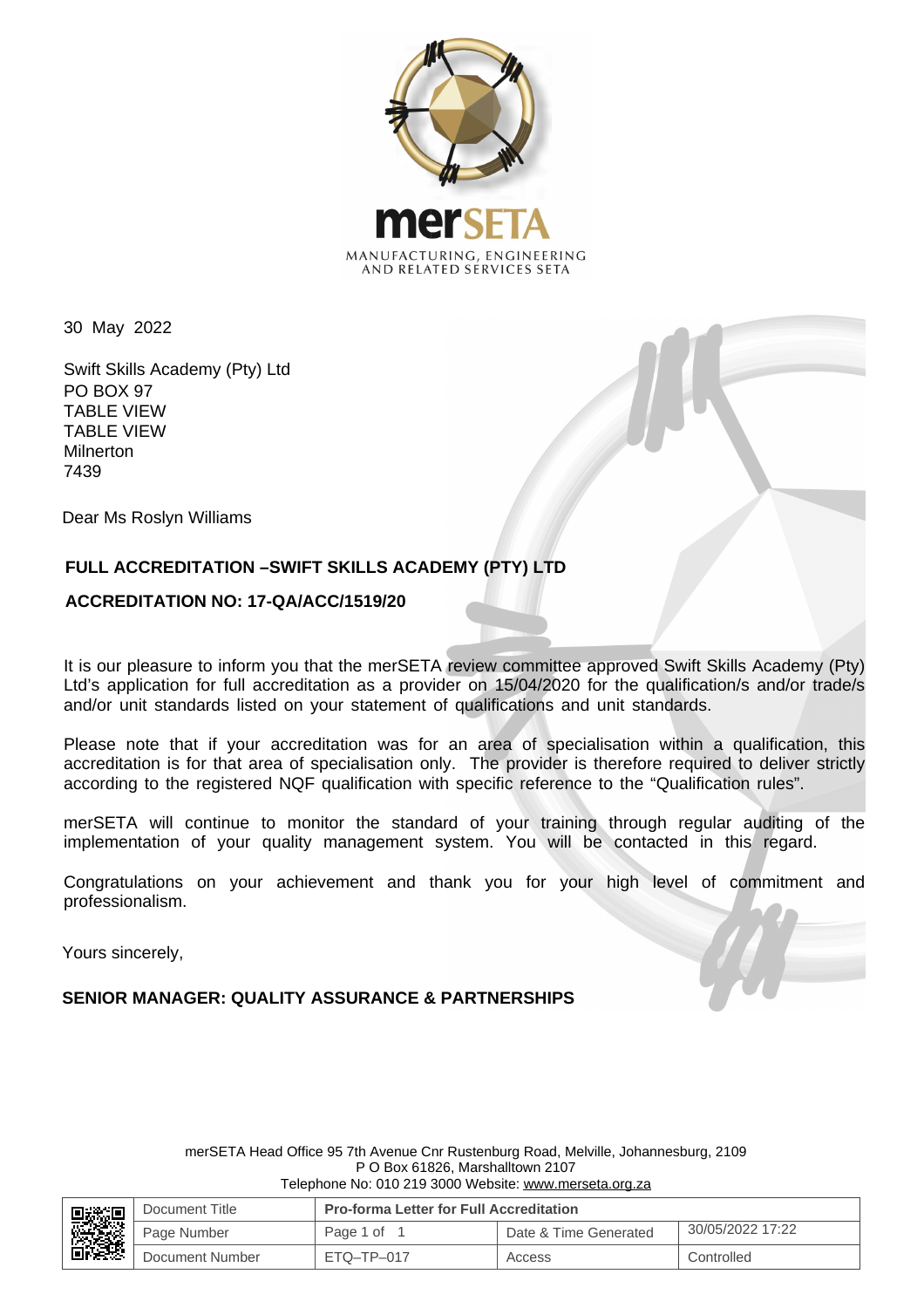

30 May 2022

Swift Skills Academy Pty Ltd Store 3 23 Sterling Street

Vredenburg 7380

Dear Ms Roslyn Williams

# **FULL ACCREDITATION –SWIFT SKILLS ACADEMY PTY LTD**

### **ACCREDITATION NO: 17-QA/ACC/1620/20**

It is our pleasure to inform you that the merSETA review committee approved Swift Skills Academy Pty Ltd's application for full accreditation as a provider on 10/07/2020 for the qualification/s and/or trade/s and/or unit standards listed on your statement of qualifications and unit standards.

Please note that if your accreditation was for an area of specialisation within a qualification, this accreditation is for that area of specialisation only. The provider is therefore required to deliver strictly according to the registered NQF qualification with specific reference to the "Qualification rules".

merSETA will continue to monitor the standard of your training through regular auditing of the implementation of your quality management system. You will be contacted in this regard.

Congratulations on your achievement and thank you for your high level of commitment and professionalism.

Yours sincerely,

**SENIOR MANAGER: QUALITY ASSURANCE & PARTNERSHIPS**

merSETA Head Office 95 7th Avenue Cnr Rustenburg Road, Melville, Johannesburg, 2109 P O Box 61826, Marshalltown 2107 Telephone No: 010 219 3000 Website: www.merseta.org.za

| ■数据<br>高速 | Document Title  | <b>Pro-forma Letter for Full Accreditation</b> |                       |                  |
|-----------|-----------------|------------------------------------------------|-----------------------|------------------|
|           | Page Number     | Page 1 of                                      | Date & Time Generated | 30/05/2022 17:25 |
|           | Document Number | $ETO-TP-017$                                   | Access                | Controlled       |